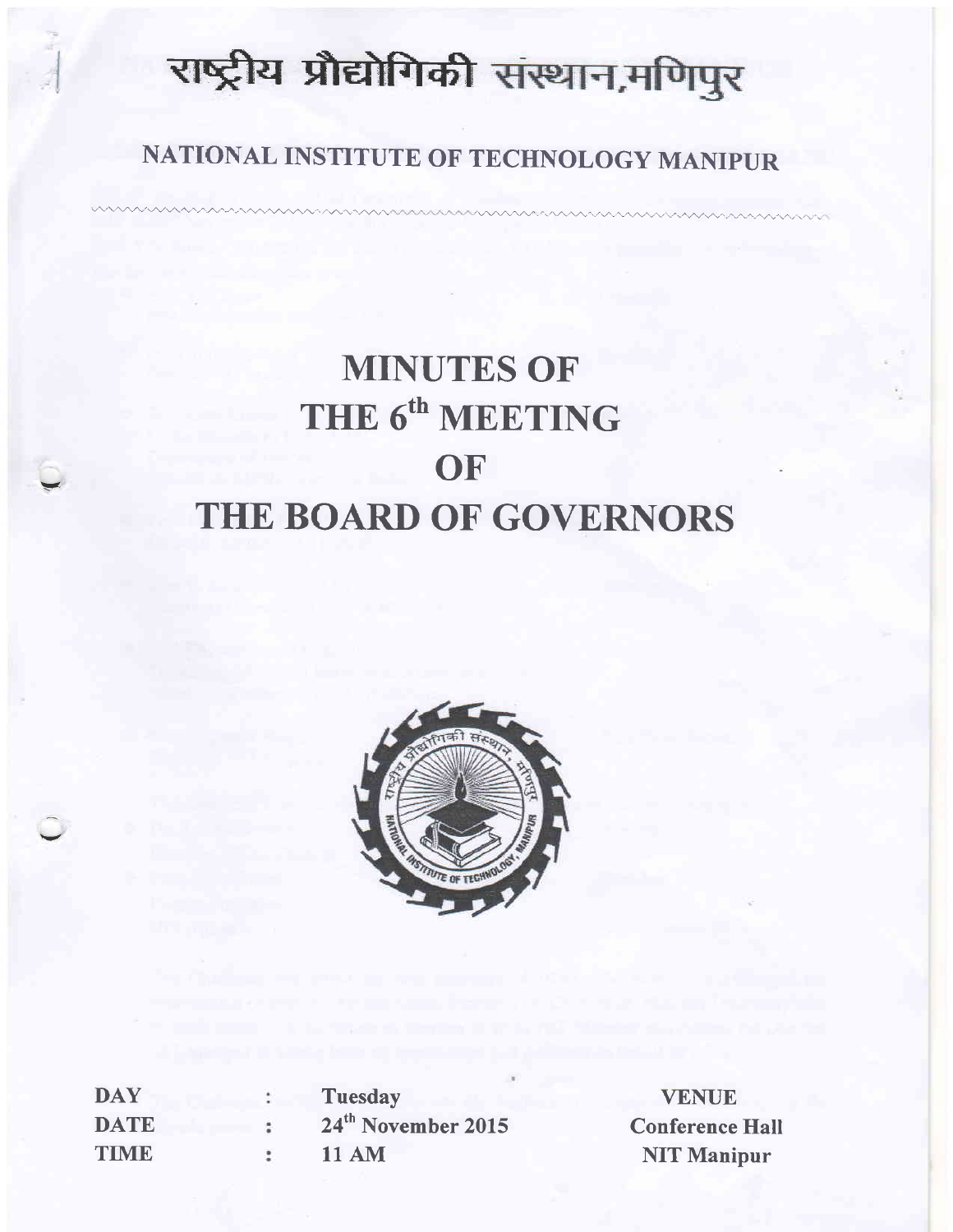# NATIONAL INSTITUTE OF TECHNOLOGY MANIPUR

LANGOL, IMPHAL

#### MINUTES OF THE 6th MEETING OF THE BOARD OF GOVERNORS HELD ON 24th NOVEMBER <sup>2015</sup>

The 6<sup>th</sup> meeting of the Board of Governors of National Institute of Technology Manipur was held on 24<sup>th</sup> November 2015 at the NIT Manipur Conference Hall, Langol. Prof. Y.S. Rajan, Chairman of the Board of Governors, NIT Manipur presided over the meeting.

|                                        | The following members were present:                                                                                      |                             |
|----------------------------------------|--------------------------------------------------------------------------------------------------------------------------|-----------------------------|
|                                        | Prof. Y.S. Rajan<br>Hon. Distinguished Professor, ISRO                                                                   | Chairman                    |
| $\Phi_{\rm eff}^{\rm R}$               | Dr. S. Birendra Singh<br>Director, NIT Manipur                                                                           | Ex-officio Member           |
| $\sigma_{\rm eff}^{\rm 0}$             | Shri Arun Kumar<br>Under Secretary (TE), MHRD<br>Department of Higher<br>Education, MHRD, Govt. of India                 | Member                      |
| $\mathbf{e}^{\mathbf{e}}_{\mathbf{e}}$ | Prof. Guru Prem Prasad<br>Dean (Academic), IIT Guwahati                                                                  | Member                      |
| $\frac{1}{2}$                          | Shri Y. Jugindro (Rtd. IAS)<br>Nominated Member, Govt. of Manipur                                                        | Member                      |
| $\mathcal{L}_{\mathcal{A}}$            | Shri Khumanthem Devabrata Singh<br>Proprietor, M/s Deva Bamboo & Allied Industries<br>Nominated member, Govt. of Manipur | Member                      |
| $\frac{1}{2}$                          | Shri R.K.Lalit Singh<br>Registrar, NIT Manipur                                                                           | <b>Ex-officio Secretary</b> |
|                                        | The following members could not attend the meeting due to their prior engagement                                         |                             |
| $\frac{1}{2}$                          | Dr. A. Amudeswari<br>Director, CICS, Chennai                                                                             | Member                      |
|                                        | Prof. K.P. Ghatak<br><b>Former Professor</b><br>NIT Agartala                                                             | Member                      |
|                                        |                                                                                                                          |                             |

The Chairman welcomed the new members of BOG. The Board acknowledged the contribution of Prof. C. Amuba Singh, Former Vice Chancellor, Manipur University who recently completed his tenure as member of BOG NIT Manipur and desired the Director NIT Manipur to send a letter of appreciation and gratitude on behalf of BOG.

The Chairman invited the Director and the Registrar to initiate the proceedings on the agenda items.

-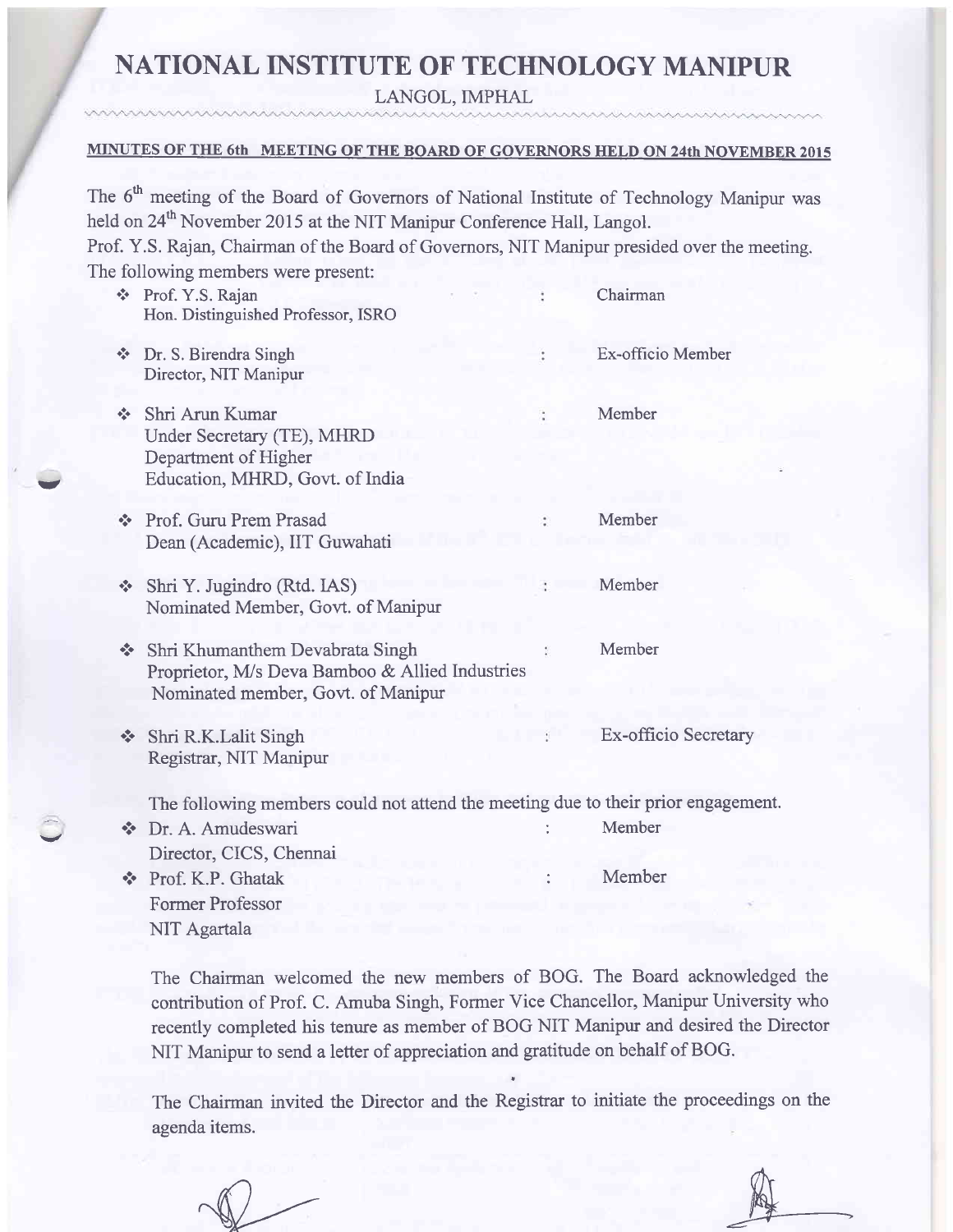#### ITEM NO. 6.1: Confirmation of the Minutes of the sth BOG Meeting held on 15th September 2014

The minutes of the 5th Meeting of the BOG held on 15<sup>th</sup> September 2014 at the Conference Hall of NIT Manipur Temporary Campus was circulated to all the members and no comments were received. The minutes including the additional recommendations circulated to the members on 22nd September 2014 vide letter no.NITM.1/(22-Estt)/BOG/2011-2262 were confirmed.

#### ITEM NO. 6.2: Action taken on the decision of the Fifth meeting of the Board of Governors held on 15<sup>th</sup> September 2015 in the conference Hall of NIT Manipur

The actions taken on various decisions of the  $5<sup>th</sup>$  Meeting of the BOG held on 15th September 2014 have been noted in general with the observation that the matter related to Item no. 5.16 is to be placed in the next Board meeting.

### ITEM NO. 6.3: To consider the minutes of the  $5<sup>th</sup>$  Senate meeting held on  $16<sup>th</sup>$  October 2015 at Conference Hall of NIT Manipur

The Board approved minutes of the  $5<sup>th</sup>$  Senate meeting held on  $16<sup>th</sup>$  October 2015.

## ITEM NO. 6.4: To consider the minutes of the  $6^{th}$  BWC Meeting held on 6th May 2015

The minutes of the  $6<sup>th</sup>$  BWC Meeting held on 6th May 2015 were approved.

#### ITEM NO.  $6.5$ : To consider the minutes of the  $6<sup>th</sup>$  Finance Committee held on 24th November 2015.

The minutes of the 6<sup>th</sup> Finance Committee held on 24th November 2015 were considered. The decisions/recommendations of the  $6<sup>th</sup>$  Finance Committee meeting given therein were approved including the budget for the FY 2016-17. (Annexure 6.4 of FC Agenda) BOG desired actions by NIT Manipur on the specific suggestions given by FC.

#### ITEM NO. 6.6: Latest Position of unspent balance and progress on the ongoing projects

The Committee was apprised that the status of the unspent balance (Plan) of the Institute was Rs. 963.75 Lakhs as on 17/11/2015. The BOG noted what the Finance Committee has suggested and desired that the unspent balance may also be presented in graphical format in future. It was noted that the large part of the unspent balance was due to the slow progress of Civil Works by CPWD.

#### ITEM NO. 6 .7: To ratify the recommendation of the selection committee for appointment of Assistant Professors under four tier flexible system

The list of candidates selected by the committee were placed before the BOG. The BOG approved the appointment of the following persons.

| Sl.No | <b>Name</b>            | <b>Designation with AGP</b>                                             | <b>Department</b>             |  |
|-------|------------------------|-------------------------------------------------------------------------|-------------------------------|--|
|       | Dr.Mrinal Kanti Sarkar | <b>Assistant Professor-AGP</b><br>6000                                  | <b>Electrical Engineering</b> |  |
|       | Dr. Ashish Ranjan      | Assistant Professor-AGP   Electronics and                               |                               |  |
|       |                        | 7000                                                                    | Communication                 |  |
|       |                        |                                                                         | Engineering                   |  |
|       |                        | Dr Tikendra Nath Verma Assistant Professor-AGP   Mechanical Fnoineering |                               |  |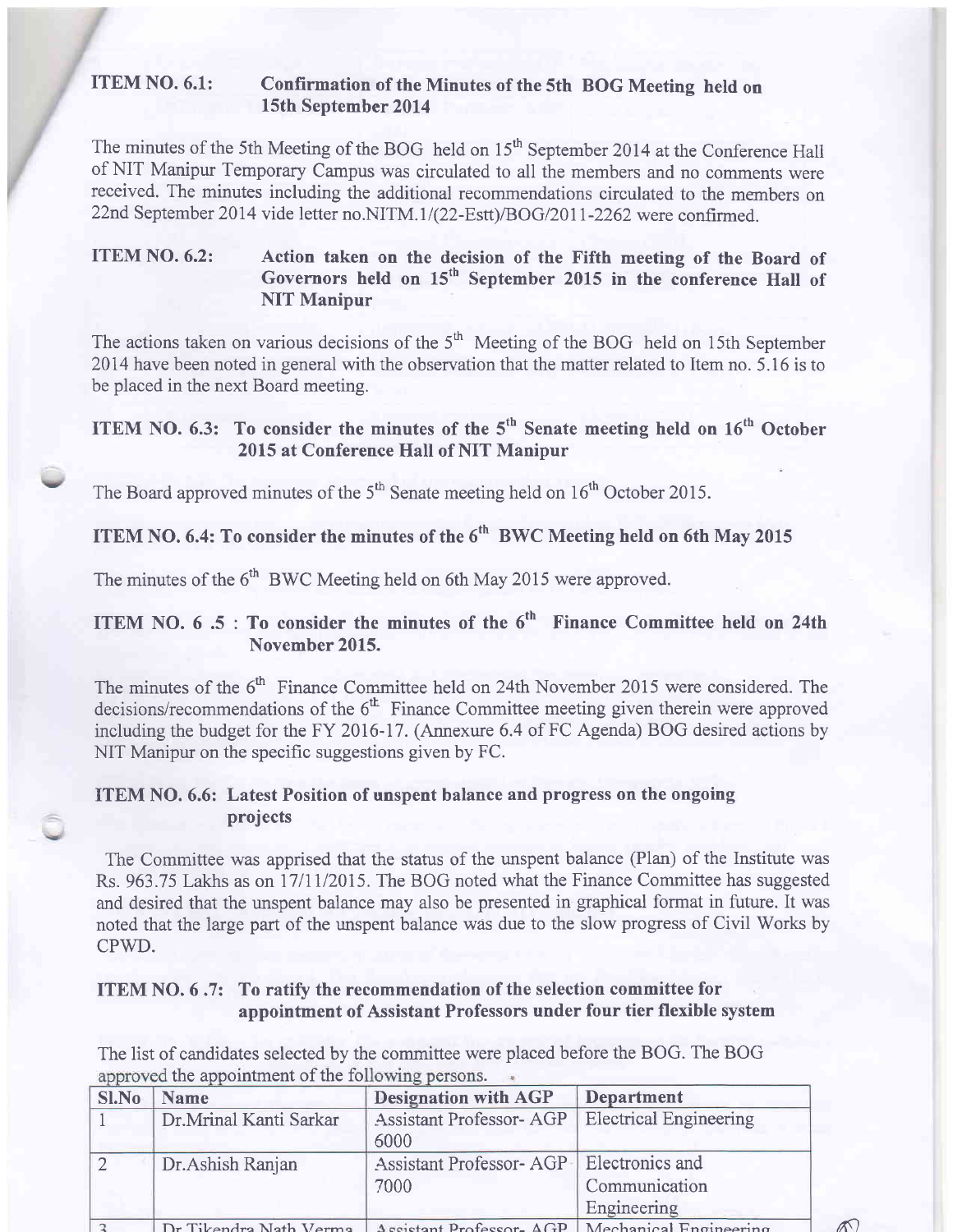| $\overline{4}$    | Dr.Dushyant Singh             | <b>Assistant Professor-AGP</b><br>6000 | Mechanical Engineering |  |
|-------------------|-------------------------------|----------------------------------------|------------------------|--|
| $\overline{5}$    | Dr. Thiyam Tamphasana         | <b>Assistant Professor-AGP</b><br>7000 | Civil Engineering      |  |
| 6                 | Dr.Chandi Charan<br>Malakar   | <b>Assistant Professor-AGP</b><br>7000 | Chemistry (BSH)        |  |
| $\overline{\tau}$ | Dr.Nagarajan S                | <b>Assistant Professor-AGP</b><br>7000 | Chemistrt (BSH)        |  |
| 8                 | Dr.L.Herojit Singh            | <b>Assistant Professor-AGP</b><br>7000 | Physics (BSH)          |  |
| 9                 | Dr, Shagolsem Lenin<br>Singh  | <b>Assistant Professor-AGP</b><br>7000 | Physics (BSH)          |  |
| 10                | Dr. Sanasam Surendra<br>Singh | <b>Assistant Professor-AGP</b><br>7000 | Mathematics (BSH)      |  |
| 11                | Dr.Sunil Pandey               | <b>Assistant Professor-AGP</b><br>7000 | Mathematics (BSH)      |  |
| 12                | Dr.Ibetombi Soibam            | Assistant Professor -<br>AGP 8000      | Physics (BSH)          |  |

#### ITEM NO. 6.8: To consider approval of the examination results

The Board approved the recommendation of the Senate for award of B.Tech. degree to 66 (sixtysix) students for the year 2015-16.

#### ITEM NO.6.9: To approve the award of Gold Medals to B.Tech Topper.

The Board approved the recommendation of the Senate for award of Institute Gold Medal to the following 3 (three) students.

- (i) Ms.Rudi Okram Electrical and Electronics Engineering Department<br>
(ii) Mr.Arjunkumar Rajak Computer Science and Engineering Department
- (ii) Mr.Arjunkumar Rajak Computer Science and Engineering Department<br>
(iii) Ms.Akanksha Dixit Electronics and Communication Engineering

- Electronics and Communication Engineering

The Committee also approved for the award of Chairman's Gold Medal to Ms.Rudi Okram.

#### ITEM No.6.10: To discuss the issue of appointment of Depufy Director in NITs

The Committee deferred the issue regarding the appointment of Deputy Director in NIT Manipw. As the institute is new and with limited number of senior faculty members, the issue may not be taken up for the time being.

#### ITEM NO.6.11: Approval of Purchase Manual of NIT Manipur

The Board approved the recommendation of the committee on "Purchase Manual" constituted as per the advice of the Board. The Board also observed that the Purchase Manual should be in compliance with GFR.

#### ITEM No. 6.12: To consider the proposal for award of increments to faculty members under three tier and four tier flexible system

The Board approved the proposal for award of 7 non compounded increments to Assistant Professor with AGP of 7000 under three tier and four tier flexible system as followed in other Institutes.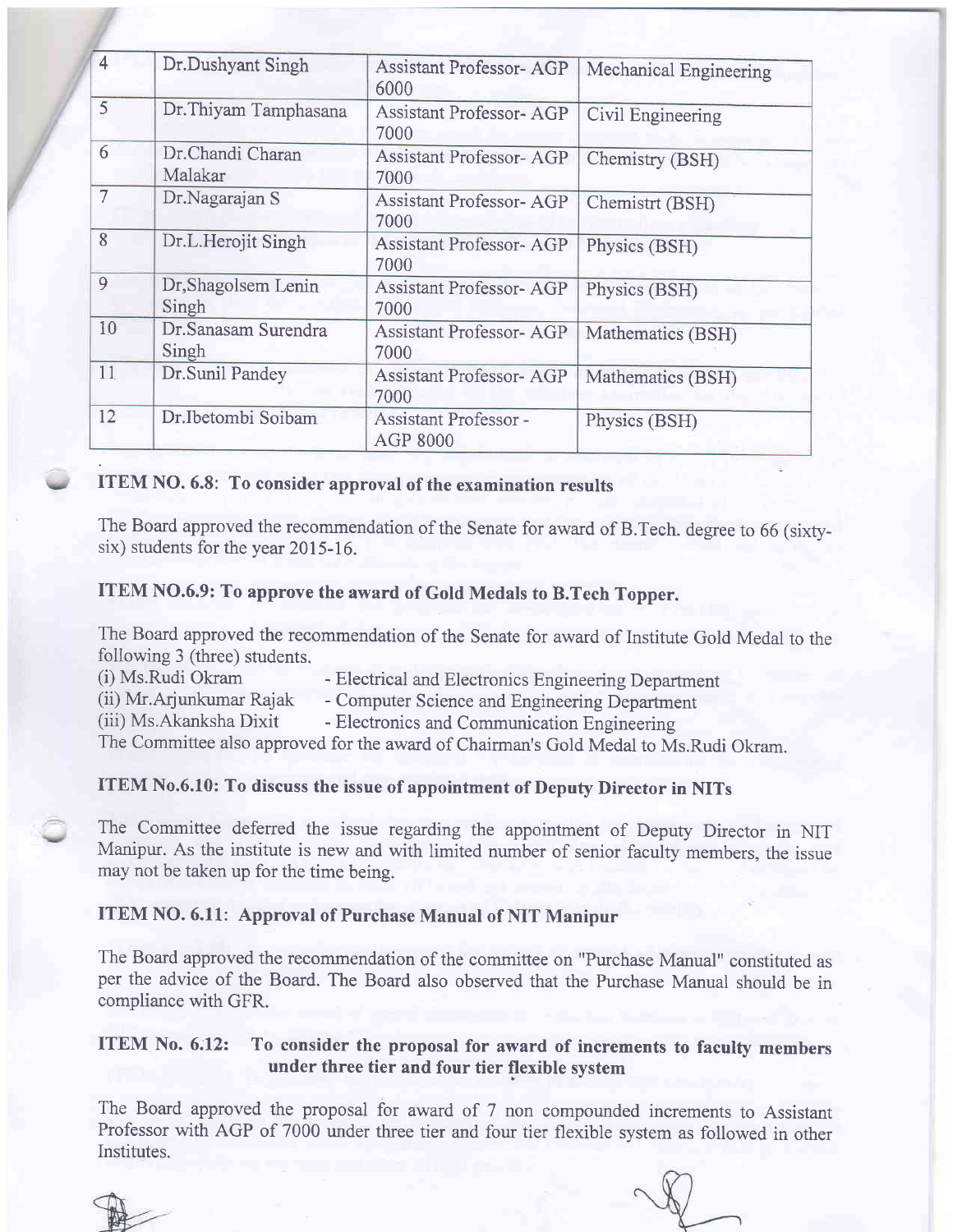# ITEM NO.6.13: To consider providing relaxation of typing speed for Junior Assistant from 35 wpm to 30 wpm

The Board approved relaxation of typing speed for Junior Assistant from 35 wpm to 30 wpm. The Board also commented that efficiency in computer should also be given due weightage and should be as per the norms laid out for

## ITEM NO. 6.14: Ratification of the recommendation of the committee regarding termination of the service of Dr. Joymala Moirangthem

The Board ratified the recommendation of the committee for the termination of Dr. Joymala Moirangthem from the position of Assistant Professor, Electrical Engineering as per Central Service Rule.

#### ITEM No.6.15: To consider the issue of re-extension of PhD completion deadline for candidates recommended by the selection committee for the position of Assistant Professor

The Board discussed the issue regarding appointment of Assistant Professor who are in the process of obtaining PhD. The Board approved the appointment of Dr.Y.Jina Chanu who has completed the PhD. For the remaining candidates who had not yet completed all the formalities for PhD which they have pursued, the Board decided that the candidates may further be granted 6 months i.e. till 23rd May 2016 to complete their PhD. The Board decided that no further consideration will be given for extension in this regard.

#### ITEM No.6.16: To consider the proposal for re-designation of Teaching Assistant as Lecturer

The Board approved the proposal of re-designation of Teaching Assistant working on contract as Lecturer. However the minimum qualification should be a post graduate degree in a relevant discipline.

#### ITEM NO.6.17: To consider the proposal for revision of emoluments for contractual teaching and non-teaching staff

The Finance Committee discussed the proposal for increasing the emoluments of Contractual Teaching and Non-Teaching Employees. The Committee accepted the proposal and recommended that the BOG may authorise the Director to take necessary action in this regard by taking into account practices in other NITs and not exceeding the limits for such emoluments. BOG approved this and authorised the Director NIT Manipur to do the needful.

#### ITEM No.6.18: To consider the proposal for award of special allowances to Deans and Wardens

The Board approved the award of special allowances to Deans and Wardens as followed in other NITs as per MHRD guidelines.

#### ITEM No. 6.19: To consider the proposal for mobility of faculty and non-faculfy

The Board approved the proposal for mobility of faculty and non-faculty who were covered under the CCS (Pension) Rules, 1972 and suggested that Director NIT Manipur may give effect to this after studying the rules and other NIT/IIT practices.

?

-/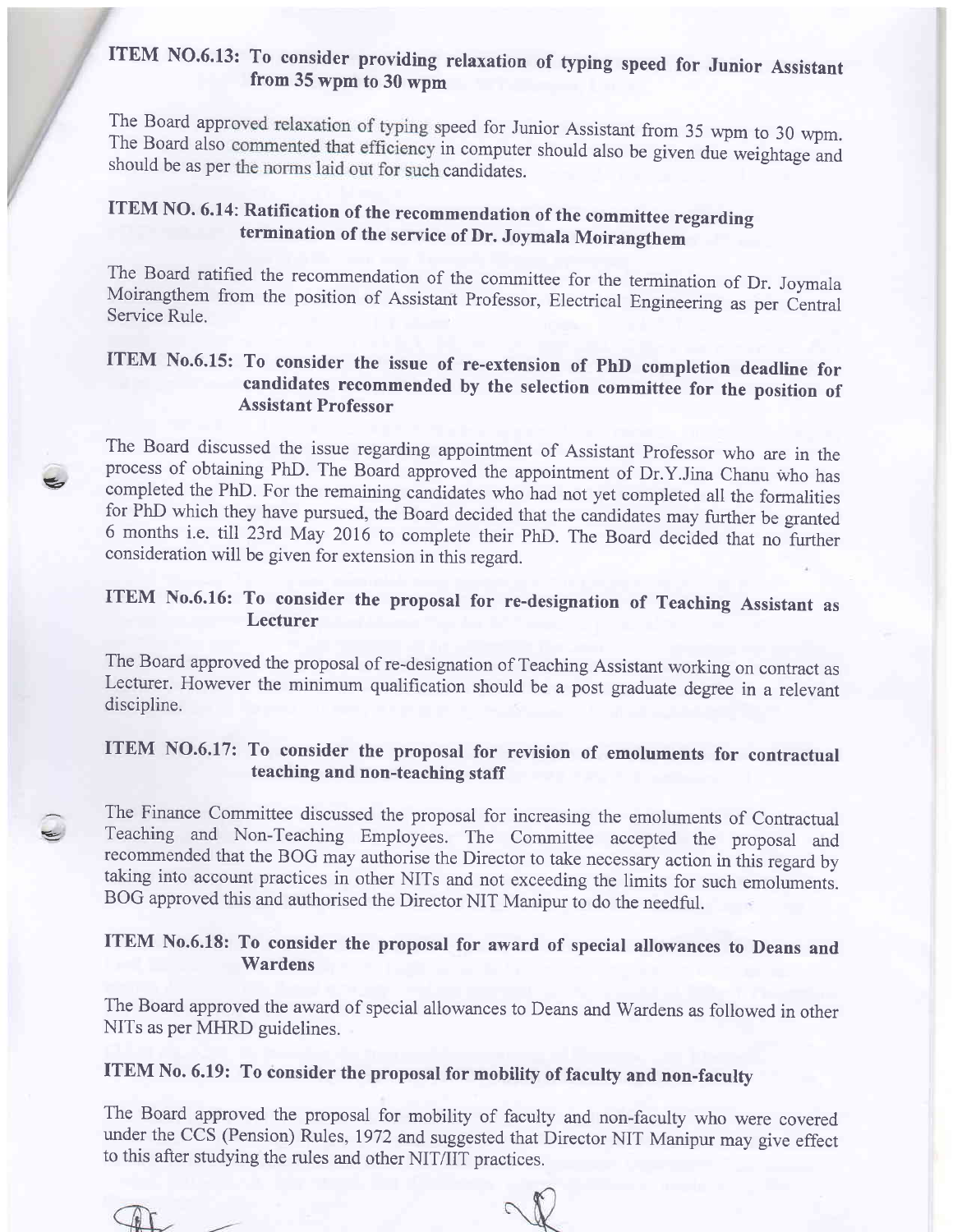# ITEM NO.6.20: To consider the proposal for allotment of land for construction of 33/11<br>KV Power substation inside NIT Campus, Langol

The Board recommended that an MOU should have an explicit clause that the requirements of NIT Manipur should be given full priority in terms of distribution, maintenance and other operations. With this stipulation, BOG app

### ITEM NO.6-21:To consider financial outlays for effective implementation of Unnat Bharat Abhiyaan and Swachch Bharat Abhiyaan

The Board recommended that detailed project report with the financial estimates may be prepared to meet the expenditure for Unnat Bharat Abhiyaan, Swachch Bharat Abhiyaan and similar programmes and sent to MHRD. Till they which can be done by NIT Manipur, they may be done within the budget available and within the power of expenditure by Director.

#### ITEM NO.6.22: To consider administrative approval for various construction works proposed by the Institute

The Board approved the various construction works proposed by the Institute in the permanent campus recommended by the BWC and Finance Committee.

## ITEM No.6.23: To consider administrative approval of the proposal of Master plan

v

a

The Board approved the proposed Master Plan for NIT Manipur prepared by CPWD. The Director also explained to the members of the committee the details of the proposed master plan, which has projections upto the year 2022. It was also noted that as per new norms the total regular students for new NITs may be limited to 1260. Director said it would not be exceeding the stipulation as the plan has been made keeping requirement of infrastructure upto 2022.

#### ITEM No.6.24: To approve the proposal for setting up of a Centre of collaborative learning and Innovation Centre of Excellence with Tata Technologies Ltd

The Board was apprised of the various benefits to be provided by the centre of Collaborative Leaming and Innovation Centre of Excellence. The Board approved the proposal.

#### ITEM No. 6.25: To ratify the proposal for introduction of M.Tech Programme in Civil Engineering and PhD in Civil Engineering and Mechanical Engineering

The Board ratified the recommendation of the Senate for introduction of M.Tech programmes in Civil Engineering and PhD in Civil Engineering & Mechanical Engineering from the academic session 2015-16. The Board also approved the proposal for introduction of M.Tech Programme from the academic session 2016-17.

#### ITEM No. 6.26: To consider the proposal for renaming of Electrical and Electronics Engineering Department as Electrical Engineering Department

The Board approved the recommendation of the Senate for modifying the present Electrical and Electronics Engineering Programme with much larger focus on power sector and as such the current EEE may henceforth be called as Electrical Engineering Deparftnent from academic session 2015-16. It was noted that Electronics course is already available in the ECE Department.

 $\mathscr{K}$